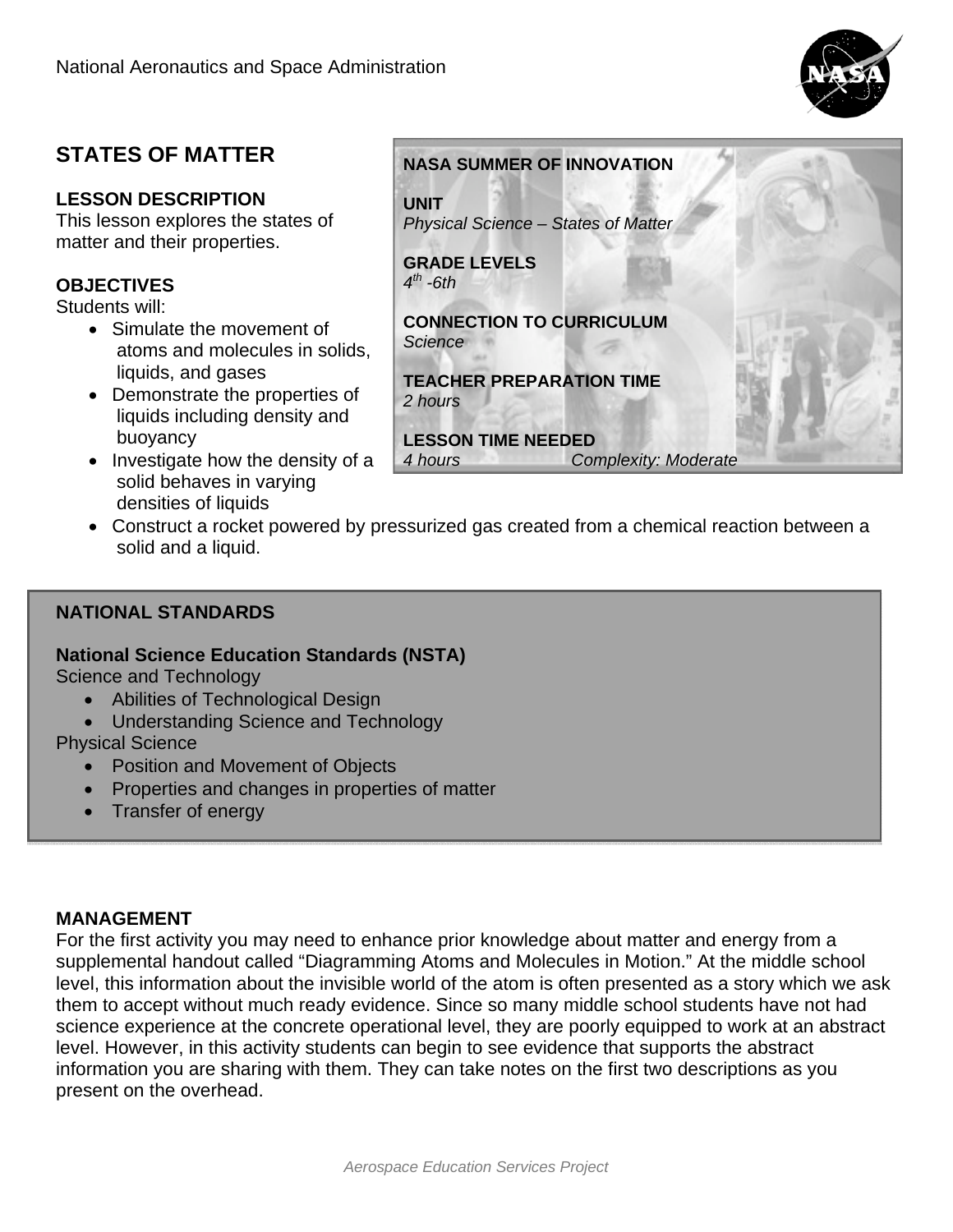Emphasize the spacing of the particles, rather than the number. Say, "In liquids the molecules are farther apart," rather than, "In liquids there are fewer molecules." Although students may be uncomfortable thinking about things they cannot see, they should be reminded that the scientists who first developed these theories couldn't see atoms or molecules either. They may not have acted out the states of matter with fellow scientists, but they definitely engaged in imagination exercises similar to those presented here.

For the second activity where students create a liquid rainbow, students should never taste any chemical in the laboratory setting. If the students cannot guess correctly, then tell them they will learn the "secret ingredient" after the next step of the demonstration. Also, presenting the liquids as different colors eliminates the potential for students to pour the chemicals back into the dispensing container thereby contaminating a larger quantity. Tell them that all of the liquids used in this activity are colorless and that you have added color for safety and that the color has no effect on the results of the lab. Remind students to never put the pipet or any substance in a lab in their mouths.

The third activity is suggested as a demonstration. Prepare these solutions before students arrive in the class so they are not aware that there is a difference among solutions.

For the fourth activity where the students build rockets, it may be helpful to make samples of rockets in various stages of completion available for students to study. This will help some students visualize the construction steps. Be sure to use white film canisters where the lid snaps inside the canister.

## **CONTENT RESEARCH**

**Matter** commonly exists on earth in three forms: **solid**, **liquid**, and **gas**. These three forms are called the three states of matter. Matter is usually found in only one form at ordinary earth temperatures. The main difference between material in the solid state, the liquid state, and the gas state is how fast its **molecules** are moving. As a solid, the molecules are tightly packed and cannot move very much. As a liquid, the molecules have more space and can move about more. Gas molecules are moving very fast and are even farther apart.

**Water** is unusual because it can be readily found on Earth in all three states. Although it is obvious that water *vapor* (not *steam*–which is tiny liquid drops of water suspended in air) expands from its liquid volume, it may not be as obvious, and is definitely not the expected result, that ice also expands from its liquid volume. If you have ever filled ice cube trays right to the rim, you may have noted that the resulting cubes stick up over the top of the tray. The expansion of liquid water into ice allows ice to float. This unique property of water is thought to be a factor that allows life to exist on our planet.

**Density** is a property of matter that can be introduced by thinking in terms of the relationship between weight and volume. How can two objects that are the same size have different weights? The answer has to do with their density. An object's density is determined by comparing its **mass** to its **volume**. If you compare a rock and a cork that are the same size having equal volume, which would be heavier? The rock is, because it has more mass. Thus the rock is denser than the cork because it has more mass in the same volume.

Liquids have density too. Unlike the densities of solids, which remain relatively constant, the densities of many fluids can be easily changed. Do objects float the same way in fresh water as they do in salt water? If you have the same amount of each, saltwater weighs more than fresh water. Salt water is described as being denser than fresh water. In the case of ocean water, heating, cooling, and salinity all influence density.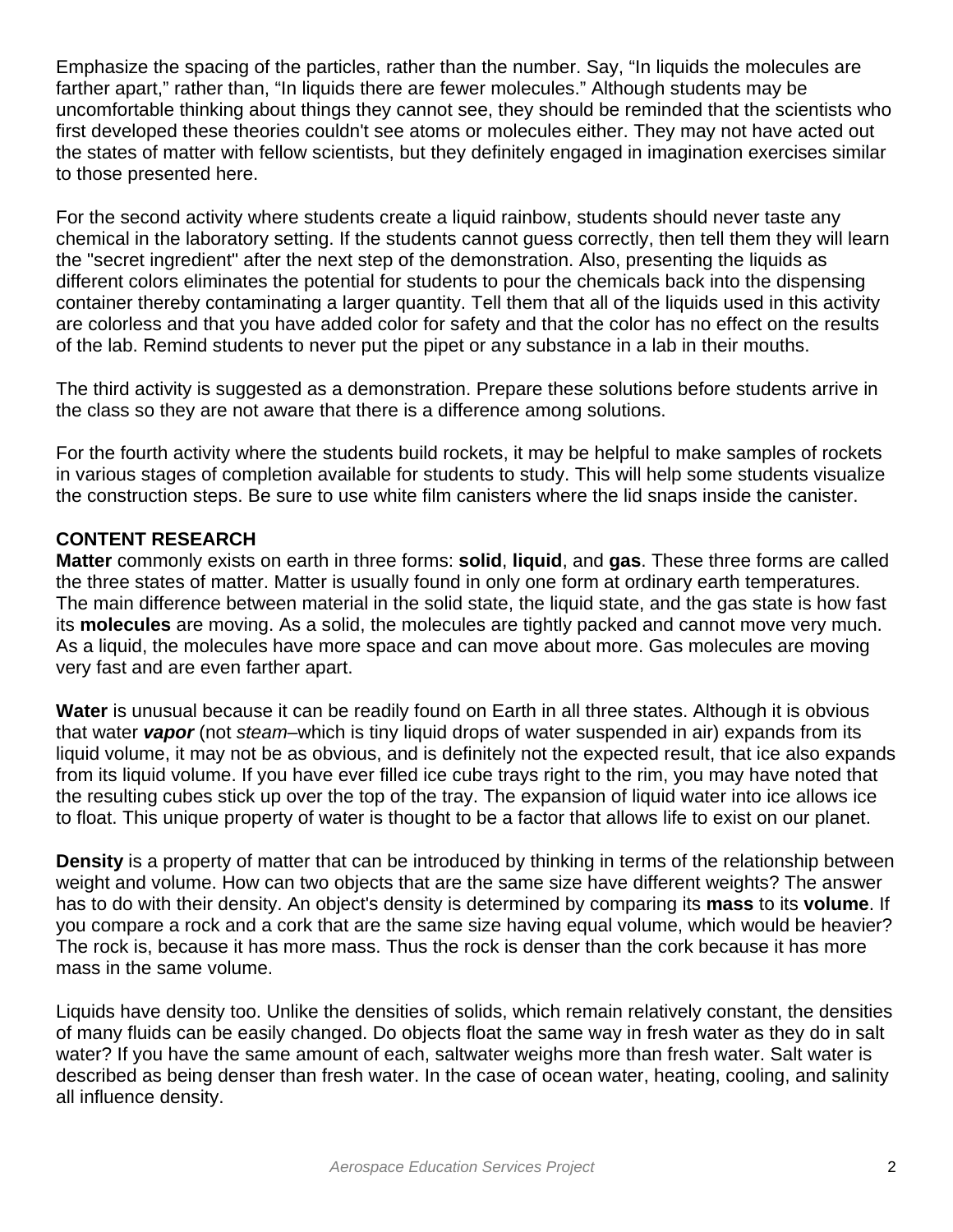Most of Earth's water (97%) is in the ocean. Seawater has unique properties: it is **saline**, its freezing point is slightly lower than fresh water, its density is slightly higher, its electrical conductivity is much higher, and it is slightly basic. **Circulation** in the ocean depends in part on differences in density of the water. Water with more salt is denser (heavier) and sinks while fresh water is less dense and "floats" on the surface. When solutions of two different densities meet, the lower density (less dense) solution will move on top of the higher density (more dense) solution.

The relationship between density of fluid, weight of an object, and buoyancy is a basic concept in understanding the behavior of seawater. These buoyancy differences can result in the separation of water into layers (**stratification**) within an estuary or ocean. Stratification can be disrupted by tidal mixing, heating and cooling of surface waters and / or by wind generated water movement, such as waves and currents. This action results in vertical mixing. Density driven currents are an important feature in coastal waters, affecting the physical, chemical, and biological dynamics in the ocean. Many marine organisms use density currents for migration, reproduction, and feeding.

As seen from space, Earth has been described as a "blue marble," dominated by sapphire oceans and swirls of white clouds. Continents appear as widely spread outposts, covering less than one-third of the planet's surface. Earth is dominated by water in all its states of matter: liquid seas, vaporous clouds, and solid ice. The interplay among these forms is depicted as a "**water cycle**". **Ocean circulation** - including currents and eddies -- transports this energy as heat from the tropics to the poles. **Evaporation** at the sea surface releases energy into the atmosphere as water vapor. Over time, water returns to the oceans and land through the **precipitation** of rain or snow. This global cycling of water and energy helps to make Earth's overall climate hospitable to human and other life forms.

Yet the ties among the water cycle, ocean circulation, and climate are poorly understood. Interestingly, global measurement of **Sea Surface Salinity** (SSS), the principal surface tracer of fresh water input to / output from the ocean and a direct contributor to seawater density, provides a clear way resolve these relationships. By tracking SSS over time we can directly monitor variations in the water cycle: land **runoff**, sea ice freezing and melting, evaporation and precipitation over the oceans. Global SSS data taken by **NASA's Aquarius satellite** mission scheduled to launch in 2011 will allow us to create unprecedented computer **models** that bridge ocean-atmosphere-land-ice systems, with the goal of predicting future climate conditions.

## **A LIST OF KEY CONCEPTS**

- Matter is made up of particles too small to be seen.
- The three states of matter are solid, liquid, and gas.
- Solids, liquids and gases can be characterized by their properties (including volume, shape, and the movement and spacing of particles).
- Different densities of water, or solutions, will stratify to form layers.
- An object can both sink and float depending on its relative density to the surrounding fluid.
- A mixture can be made by combining solids, liquids or gases that can be separated again.
- When some substances are mixed together, they chemically combine to form a new substance that cannot easily be separated.

## **MISCONCEPTIONS**

- Temperature determines states of matter.
- Gases contain fewer molecules than do liquids or solids.
- An object floats because it has air in it.
- Thick liquid is denser than thinner, less viscous liquids.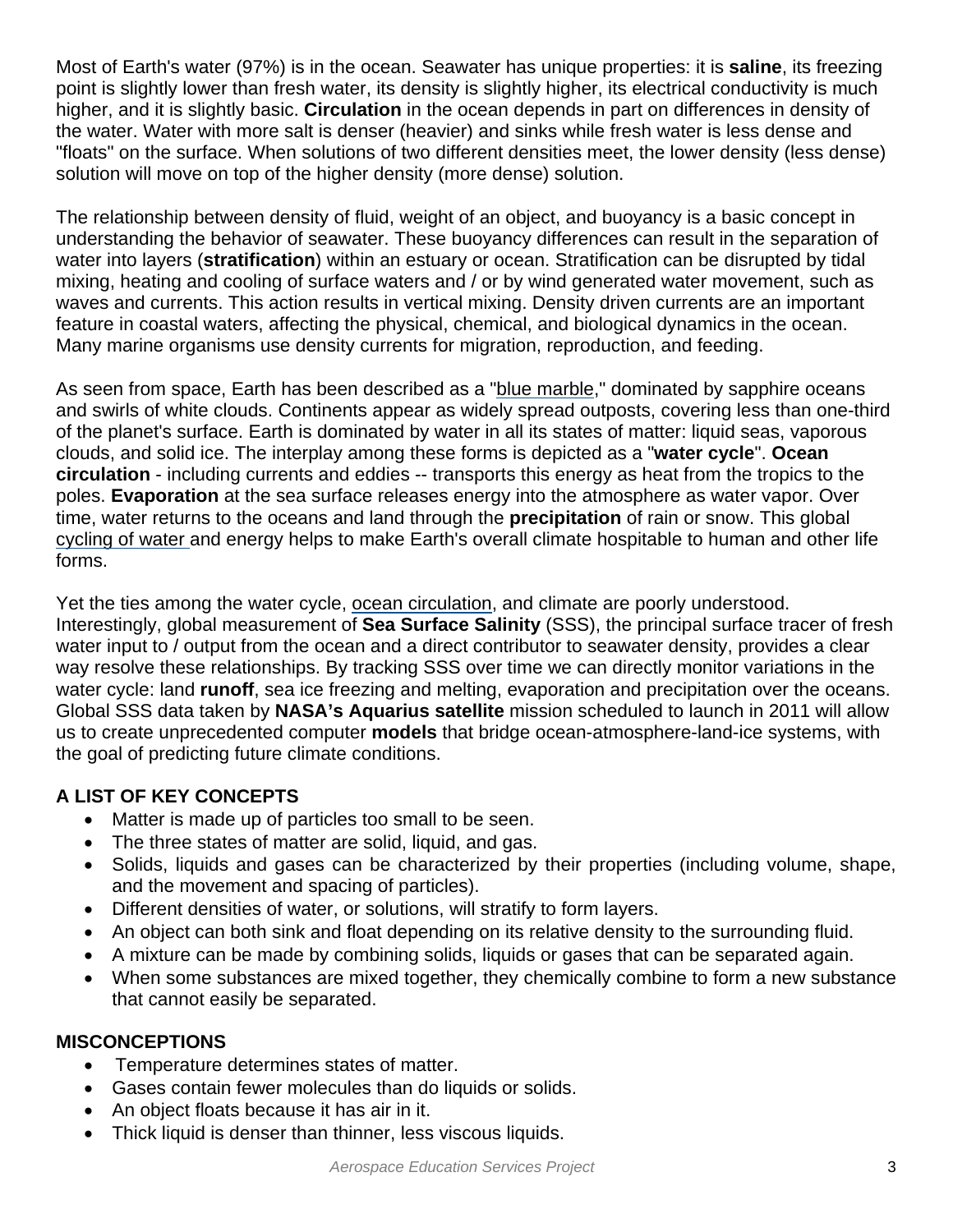- All liquids mix.
- Objects float in water because they are lighter than water.
- Objects sink in water because they are heavier than water.
- Mass/volume/weight/heaviness/size/density may be perceived as equivalent.
- Wood floats and metal sinks.
- All objects containing air float.
- Liquids of high viscosity are also liquids with high density.
- An object that appears to be on top of the solution is not floating but is held up by the solutions "skin."
- Objects that are completely submerged but freely suspended, such as fish or submarines, are not buoyant.

## **LESSON ACTIVITIES**

*Activity 1: Heat As The Agent of Change: Atoms and Molecules in Motion* 

Students study heat and its effects on space flight. Module from Genesis mission education

http://genesismission.jpl.nasa.gov/educate/scimodule/ heat/index.html

*Activity 2: Liquid Rainbow* 

Students use salt and food colorings to generate different density water and create a density rainbow *http://aquarius.nasa.gov/liquid\_rainbow.html* 

*Activity 3: Potato Float* 

Students will float an object in varying density solutions. http://aquarius.nasa.gov/potato\_float.html

*Activity 4: 3-2-1 Pop!* 

Students construct a rocket powered by the pressure generated from an effervescing antacid tablet.

*http://www.nasa.gov/pdf/265386main\_Adventures\_In\_Rocket\_ Science.pdf* 

## **ADDITIONAL RESOURCES**

http://teachspacescience.org/graphics/pdf/10001138.pdf This demonstration reintroduces three of the states of matter (solid, liquid, gas), and introduces the fourth state of matter, plasma, and its connection to the Sun. It also provides an overview of the IBEX mission to explore the boundary of the Solar System. **• Objects sink in water because they are heavier then water in the following a coupline.** MATERIALS perceived as equivalent, the most space of the Most of Microsoft Care in the Microsoft Care in the Unit of the Care in

http://teachspacescience.org/graphics/pdf/10001139.pdf This kinesthetic science demonstration introduces four states of matter: solid, liquid, gas, and plasma, and how the addition of energy can transform matter from one state to another.

Activity 1: Atoms and Molecules in Motion

- Floor space for student simulation Masking tape
- Copies of Student Text: "Atoms and Molecules in Motion: States of Matter"
- Student copies of: "Diagramming Atoms and Molecules in Motion" handout
- An overhead transparency of: "Diagramming Atoms and Molecules in Motion" handout
- Activity 2: Liquid Rainbow
	- 4 large containers (e.g., pitchers or milk jugs)
	- Food coloring (4 colors)
	- Transparent drinking straws
	- Pickling salt (preferred)
	- 5 vials or test tubes per student group (4 for solutions and 1 for waste)
- Activity 3: Potato Float
	- 3 tall beakers
	- **Water**
	- Salt
	- Spoon
	- Knife
	- Potato
	- **Balance**
	- Objects with varying **Densities**
	- Ruler
- Graduated cylinders Activity 4: 3-2-1 Pop
	- Heavy paper
		- Plastic 35 mm film canister
	- Student sheets
	- Cellophane tape
	- Scissors

wt.

- Effervescing antacid tablet
- Paper towels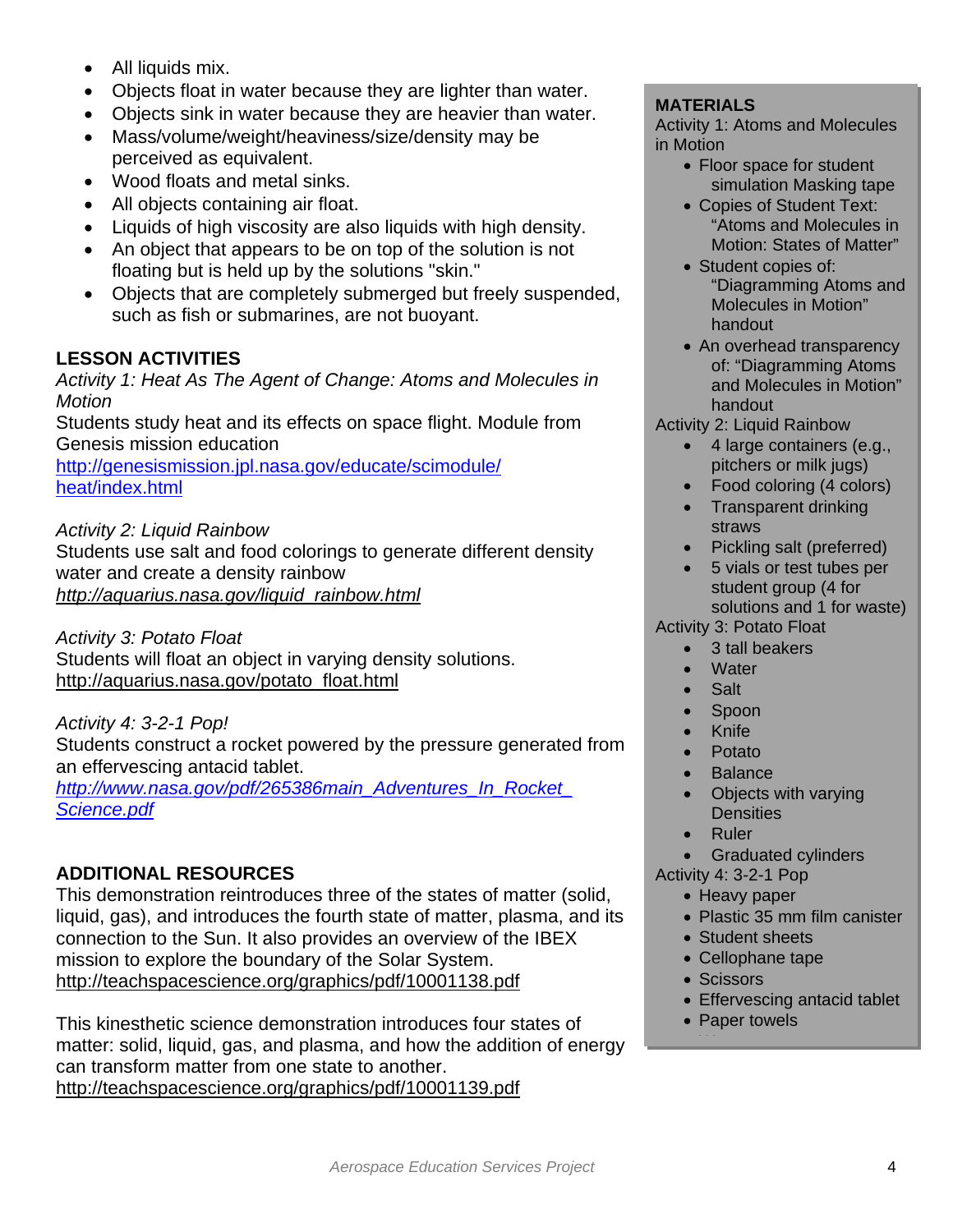Briefing of the NASA AQUARIUS/SAC-D mission designed to investigate Sea Surface Salinity from Space.

Compliant.pdf http://aquarius.nasa.gov/pdfs/Aquarius\_Mission\_Brochure\_508

Lithograph and background information on the NASA AQUARIUS/SAC-D mission designed to investigate Sea Surface Salinity from Space. http://aquarius.nasa.gov/pdfs/aq\_sacd\_litho\_final.pdf

## **DISCUSSION QUESTIONS**

- Define the following terms: solid, liquid, and gas. *Gas: The state of matter without a set shape or volume. Liquid: The state of matter with a set volume but no set shape. Solid: The state of matter with a set volume and a set shape.*
- Give an example of each of the three states of matter that was not discussed in class. *Answers will vary. Example: Water is liquid. Ice is solid. Water vapor is gaseous.*
- You get to be a molecule in a solid, a liquid, or a gas. Which would you rather be? Why? *Answers will vary. Example: I would rather be a gas because the particles have a lot of energy.*
- Why do some objects float or sink relative to other objects? *An object can both sink and float depending on its relative density to the surrounding fluid.*
- How is salt water different from fresh water? *If you have the same amount of each, saltwater weighs more than fresh water. Salt water is described as being denser than fresh water.*
- Would the Earth be different if the oceans contained fresh water? *Yes. Salinity influences the density of ocean water along with heating and cooling. Circulation in the ocean depends in part on differences in density of the water.*
- What will happen if 4 liquids, each a different color and density, are poured together? *These buoyancy differences can result in the separation of water into layers (stratification).*
- What is density a measure of? *An object's density is determined by comparing its mass to its volume.*
- Why is density important to life in the ocean? *Many marine organisms use density currents for migration, reproduction, and feeding.*
- How does temperature affect the density of water? *An increase in the temperature of water decreases its density. Conversely, a decrease in the temperature of water increases its density.*
- What is the relationship between sea surface temperature, ocean circulation, and climate change? *Surface winds drive currents in the upper ocean. Deep below the surface, however, ocean circulation is primarily driven by changes in seawater density, which is determined by*